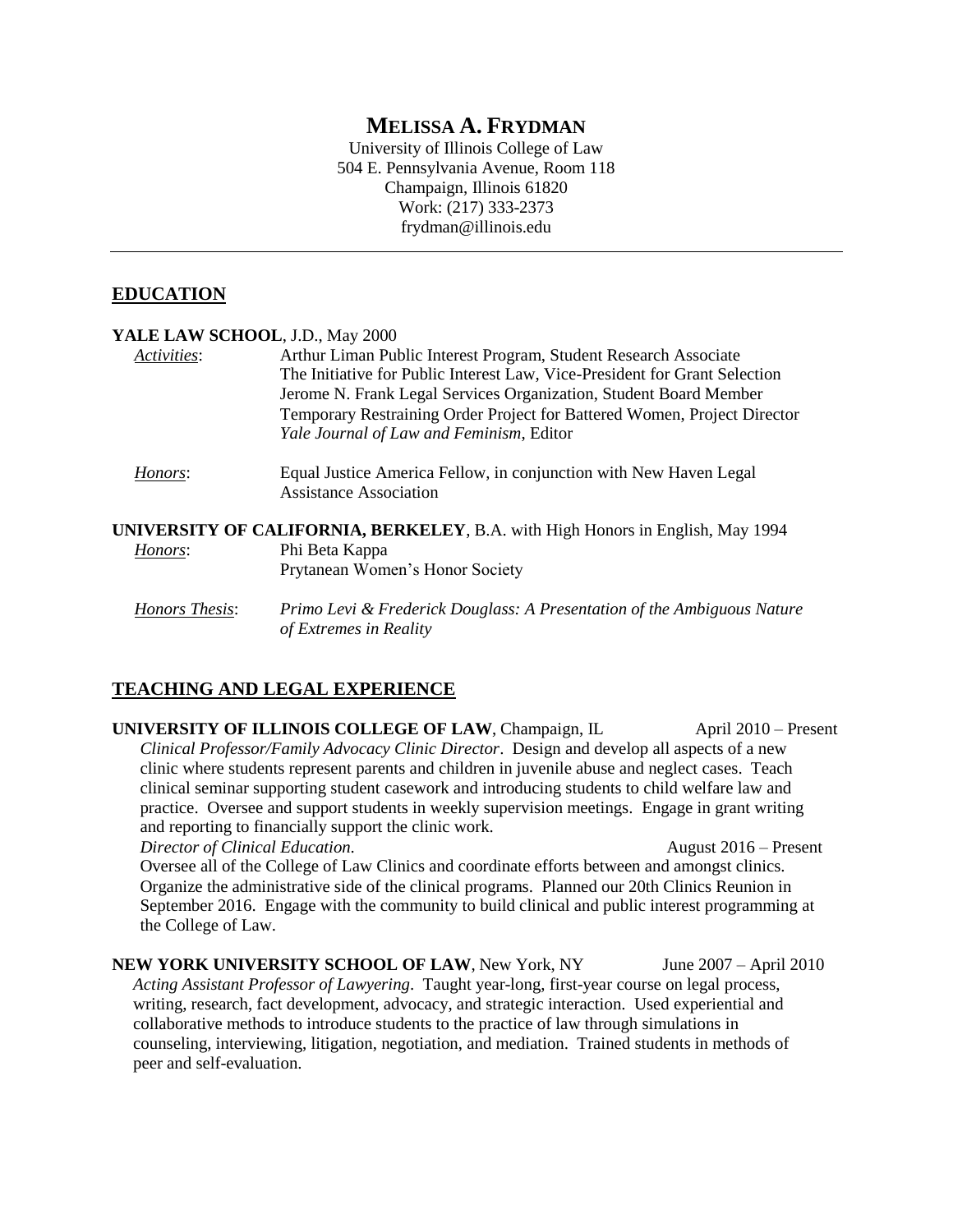### **MELISSA A. FRYDMAN page two**

#### **LEGAL SERVICES FOR CHILDREN, San Francisco, CA** March 2002 – June 2007

*Senior Staff Attorney/Dependency Project Director*. Counseled, advised, and provided direct legal representation to children and youth in dependency, guardianship, school discipline, special education, immigration, and other juvenile law matters. Managed an active caseload of up to 65 minors' cases with special emphasis on foster care and education issues. Pursued systemic education reform through impact litigation against West Contra Costa Unified School District resulting in major overhaul of their school discipline policies. Participated in legislative and policy advocacy on local and state issues relating to at-risk youth. Conducted community education and outreach. Provided training and mentorship for staff and pro bono attorneys and advocates. Hired and supervised legal interns. Supervised Skadden Fellow and legal assistant.

#### **BAY AREA LEGAL AID, Oakland, CA** September 2000 – March 2002

*Equal Justice Works Fellow/Staff Attorney*. Developed and managed a fellowship project designed to provide civil legal services to youth involved with the juvenile justice and foster care systems in Alameda County. Represented youth in educational matters involving school discipline and special education issues. Presented trainings for youth advocates on the education rights of youth. Collaborated with local youth advocates to develop strategies to better serve the legal needs of youth in education matters.

# **JEROME N. FRANK LEGAL SERVICES ORGANIZATION**, Yale Law School

*ADVOCACY FOR PEOPLE WITH DISABILITIES CLINIC* January 2000 – May 2000 *Legal Intern*. Represented parents and youth with mental and physical disabilities in guardianship proceedings in the probate court and in special education matters in the public schools. Drafted and filed motions, researched guardianship and special education laws, conducted factual investigations, interviewed clients, and presented arguments in court and in individualized education plan (IEP) meetings.

#### **JEROME N. FRANK LEGAL SERVICES ORGANIZATION**, Yale Law School *LANDLORD/TENANT CLINIC* January 1999 – May 2000

*Legal Intern (Spring 1999)*. Represented low-income tenants in eviction proceedings. Drafted and argued motions, researched case strategy, investigated tenant complaints, negotiated settlements, and interviewed clients in preparation for hearings.

*Student Director (Fall 1999-Spring 2000)*. Assisted in curriculum development for the companion clinical course.

**PROFESSOR JUDITH RESNIK**, Yale Law School September 1999 – January 2000 *Teaching Assistant*. Planned and taught discussion section classes for first-year civil procedure course. Developed assignment and assisted with course materials. Evaluated students' written work.

# **SAN FRANCISCO NEIGHBORHOOD LEGAL ASSISTANCE FOUNDATION (SFNLAF)**

**(Now BAY AREA LEGAL AID)**, San Francisco, CA June 1999 – August 1999 *Legal Intern*. Represented clients in administrative hearings involving CalWORKS and SSI benefits. Drafted and filed briefs, researched legal strategy, and interviewed clients in preparation for hearings. Researched social services available to teenage parents for publication in a self-help brochure. Developed survey to determine frequency and reasons for verbal welfare benefits denials. Attended community meetings to develop strategy for advocating for the rights of welfare recipients.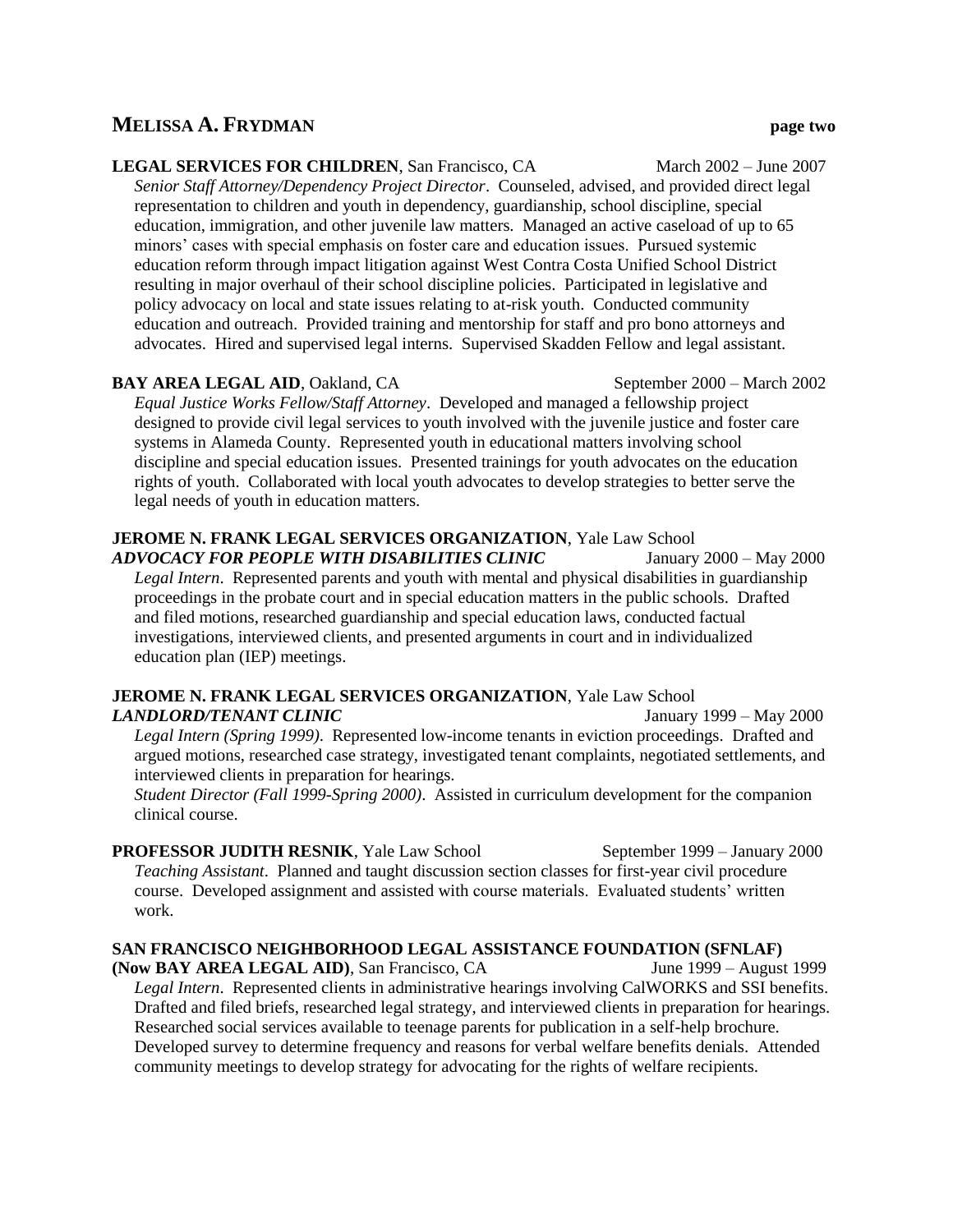# **MELISSA A. FRYDMAN page three**

**PROFESSOR JEAN KOH PETERS**, Yale Law School June 1998 – June 1999 *Research Assistant*. Researched legal issues related to the representation of children in child protective hearings. Edited manuscript for publication.

#### **JEROME N. FRANK LEGAL SERVICES ORGANIZATION**, Yale Law School *ADVOCACY FOR PARENTS AND CHILDREN CLINIC* January 1998 – May 1999 *Legal Intern (Spring 1998)*. Represented parents and children in abuse and neglect proceedings.

Drafted and filed motions, researched case strategy, conducted factual investigations, and took depositions in preparation for a termination of parental rights hearing. *Student Supervisor and Director (Fall 1998 - Spring 1999).* Supervised and trained new clinical student interns in their representation of parents and children. Assisted in curriculum development for the companion clinical course.

#### **LAWYERS' COMMITTEE FOR CIVIL RIGHTS UNDER LAW**, Washington, D. C.

June 1998 – August 1998 *Legal Intern*. Researched and drafted memoranda in preparation for settlement negotiations in a class action school desegregation case. Assisted in drafting a Fourth Circuit amicus brief concerning the use of race-conscious admissions programs in elementary public education. Researched and wrote memoranda on racial discrimination in special education. Interviewed potential clients and investigated claims of racial discrimination in public schools.

# **TEACH FOR AMERICA/COMPTON UNIFIED SCHOOL DISTRICT**, Compton, CA

September 1994 – June 1995

*Elementary School Teacher*. Lesson planned, taught, and coordinated a year-long program for 32 students in a second grade, bilingual class at Ralph J. Bunche Elementary School. Supervised production of a monthly school newsletter. Developed a scholarship program to send a student to NASA's summer space camp. Created a corporate sponsorship program which provided additional classroom support and resources.

# **PUBLICATION**

*School Discipline 101: Students' Due Process Rights in Expulsion Hearings*, 40 CLEARINGHOUSE REV. 370 (Sept.-Oct. 2006) (with Shani King)

#### **SELECTED PRESENTATIONS**

"Voice and Storytelling," Symposium: A Thing of Beauty: Celebrating the Teaching and Advocacy of Jean Koh Peters, New Haven, CT, November 2018.

"Conflict and Community: A Pedagogical Approach," AALS Conference on Clinical Legal Education, Baltimore, MD, May 2016.

"Erasing Boundaries Across the Curriculum," AALS Conference on Clinical Legal Education, Rancho Mirage, CA, May 2015.

"What Does Quality Representation Look Like?" Region V Parent Representation Leadership Forum, Chicago, IL, December 2014.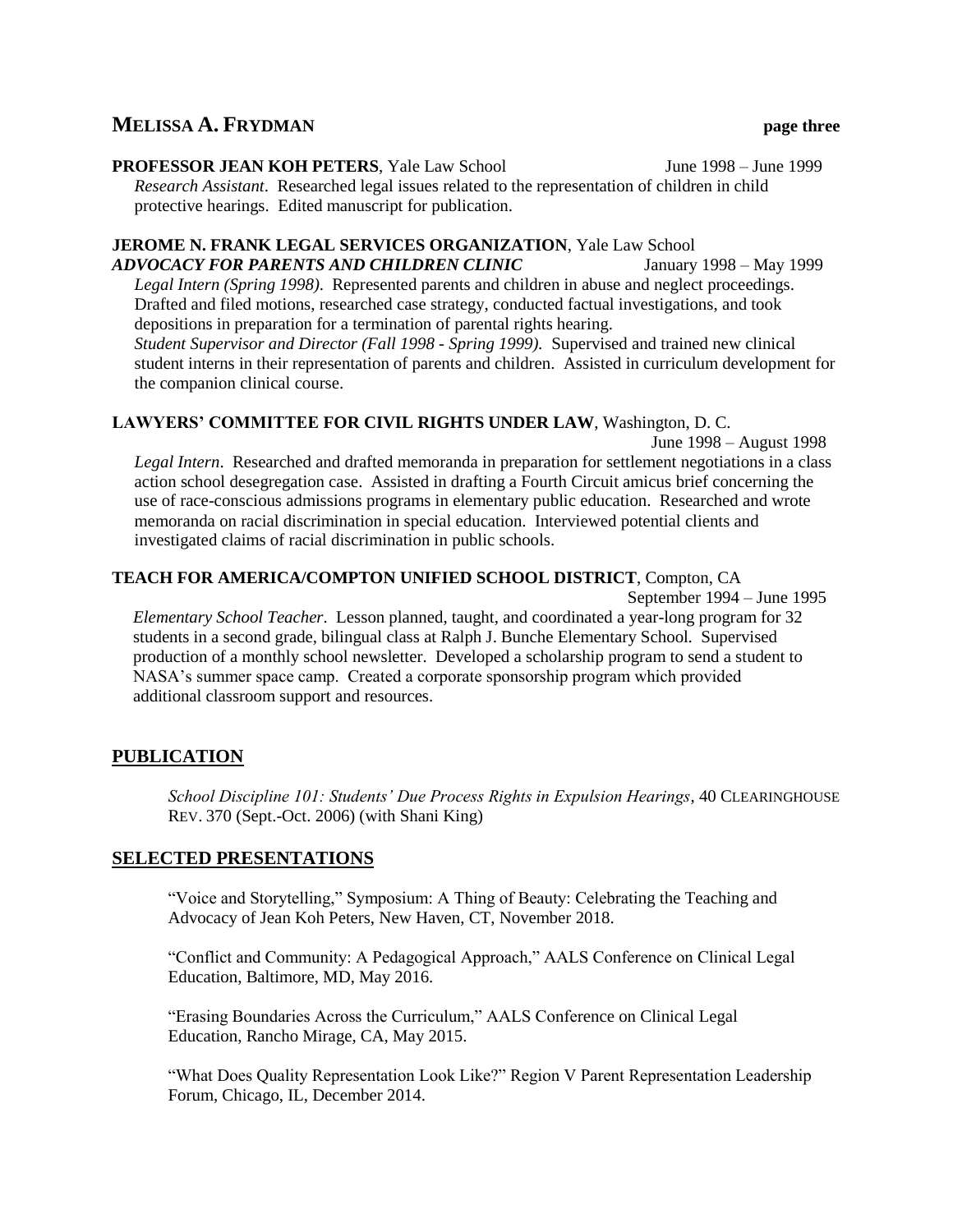### **MELISSA A. FRYDMAN page four**

"Current Issues in Child Advocacy," Midwest Clinical Law Teachers Conference, Michigan State University, East Lansing, MI, September 2014.

"Family/Child Advocacy," AALS Conference on Clinical Legal Education, San Juan, Puerto Rico, Small Group Leader, April/May 2013.

"The New Normal: Collaborating Between Isolated Clinics in One Law School to Meet Client, Student, and Faculty Needs," Midwest Clinical Law Teachers Conference, Northwestern University Law School, Chicago, IL, November 2010.

"Representing Children in Dependency Proceedings," University of California, Berkeley, Boalt Hall School of Law, Children and the Law course, Guest Lecturer, Fall 2006.

"School Discipline: A Brief Guide to Students' Rights," Alameda County Bar Association, Oakland, CA, April 2006.

"Ethics in the Representation of Juveniles," Latham & Watkins, San Francisco, CA, January 2006.

"Representation of Youth in Foster Care: Legal, Practical, and Ethical Issues," University of California, Berkeley, Boalt Hall School of Law, Child Welfare and Policy Seminar, Guest Lecturer, Spring 2005

"School Discipline: Effective Representation in Expulsion Hearings," Administrative Office of the Courts, Center for Families, Children and the Courts, San Francisco, CA, January 2005.

"Advocating for Your Clients in School Discipline Matters: An Overview of the Law on Suspension and Expulsion," Northern California Association of Counsel for Children, San Francisco, CA, April 2003.

#### **GRANTS**

*Family Advocacy Clinic*, Administrative Office of the Illinois Courts, Principal Investigator, 2010-2019 (\$125,000 to 90,000 annually)

#### **TRAININGS PRESENTED**

"Representing Parents in Abuse and Neglect Cases: The Basics," in conjunction with the Illinois Parent Attorney Network (IPAN), Springfield, IL, June 22, 2018.

"Representing Parents in Abuse and Neglect Cases: The Basics of Evidence and Administrative Proceedings," in conjunction with the Illinois Parent Attorney Network (IPAN), Champaign, IL, June 5, 2015.